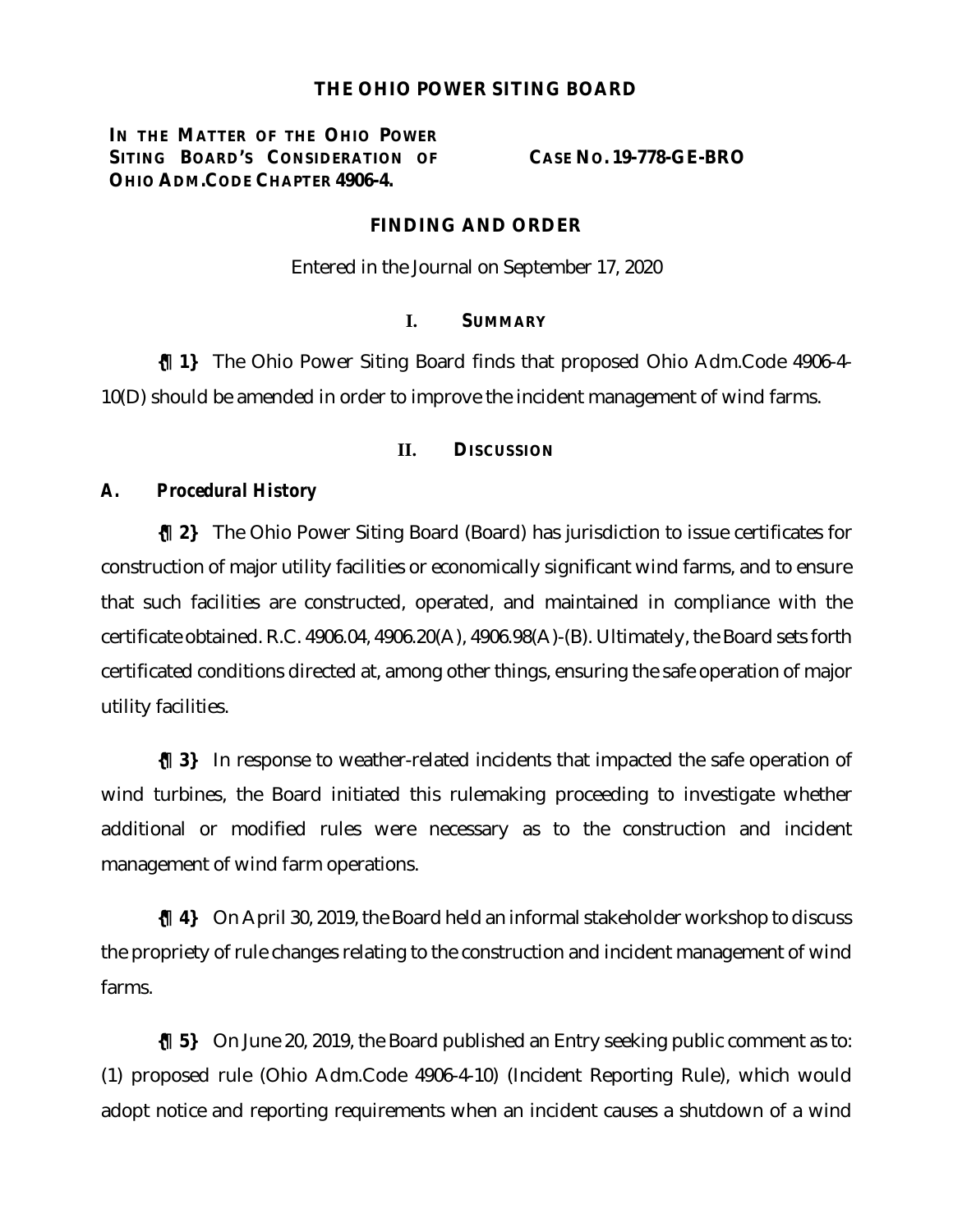turbine; and, (2) proposed edits to Ohio Adm.Code 4906-4-09 (Building Code Rule), which would ensure that the construction and operation of non-generating plant wind farm facilities are consistent with local building codes. In addition to the proposed rule changes, the Board also published the business impact analysis (BIA) instrument setting forth the anticipated adverse impact to businesses that would result from the rule modifications, as required by R.C. 121.82. The Board also sought formal comments as to the rule proposals.

**{¶ 6}** Following the review of comments and reply comments, the Board adopted: (1) amendments to proposed Ohio Adm.Code 4906-4-09; and, (2) new Ohio Adm.Code 4906- 4-10, by Finding and Order and Entry on Rehearing issued on November 21, 2019 and February 20, 2020, respectively.

**{¶ 7}** On August 7, 2020, the Board proposed modifications to Ohio Adm.Code 4906-4-10(D), and scheduled another informal stakeholder workshop on August 14, 2020. The proposed modifications addressed the time allotted for a post-incident Staff site visit, and the time and manner for restarting operations after an operator files an investigation report detailing the cause of the incident and that a return to safe operations can occur.

**{¶ 8}** The workshop was held as scheduled on August 14, 2020. On August 17, 2020, in response to comments received at the workshop, the administrative law judge (ALJ) published an Entry proposing further modifications to proposed Ohio Adm.Code 4906-4- 10(D), and opened the case for formal comments. In addition to the proposed rule changes, the Board also published an updated business impact analysis (BIA) instrument setting forth the anticipated adverse impact to businesses that would result from the rule modifications, as required by R.C. 121.82.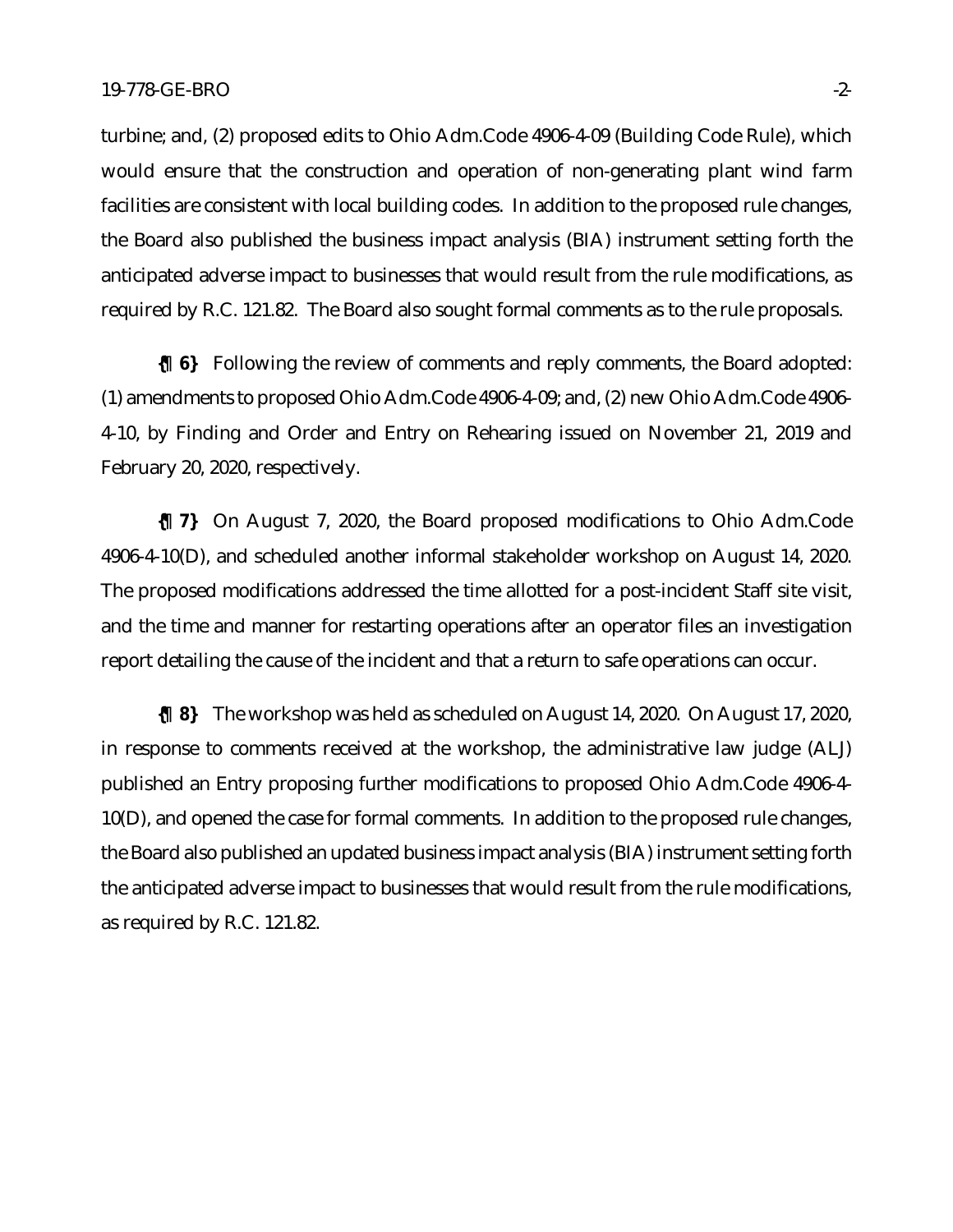**{¶ 9}** Comments were filed by (1) Mid-Atlantic Renewable Energy Coalition (MAREC)1, and (2) jointly by Hardin Wind LLC and RWE Renewables Americas, LLC (Hardin Wind). No reply comments were filed in the case.

# *B. Summary of the Comments*

**{¶ 10}** MAREC's comments addressed the plan for communication between an operator and Staff in connection with restarting operations including: (1) the nature of the representation to Staff that is required prior to restarting operations; and, (2) who should be responsible for providing the representation. MAREC proposes that the restarting representation more reasonably focuses on a determination that a satisfactory repair or replacement of damaged property has been completed, rather than a declaration that it is safe to restart the damaged property. Further, MAREC proposes expanding the list of persons qualified to make the restart declaration to also include "another person that Board Staff determines has appropriate qualifications to provide the required statement under the circumstances." MAREC maintains that the flexibility achieved by its proposal maintains regulatory controls over certified operators, and also balances reasonable repair expectations with Staff's need for timely, reliable evidence that damaged property has been repaired to the point where it is again safe to operate.

**{¶ 11}** Hardin Wind's comments align with MAREC's in regard to the need to empower operators to provide statements that repairs have been completed such that the equipment is ready to restart. Hardin Wind argues against requiring restarting statements from either professional engineers or original equipment manufacturers, asserting that these options are inconsistent with the professional limitations upon engineers, and the ongoing operational business expectations of equipment manufacturers. The proposal expands the persons qualified to make the restart declaration and clarifies that the statement is aimed at the quality of the repairs, which aligns the operator's expertise and Staff's continuing

<sup>&</sup>lt;sup>1</sup> The Board grants MAREC's motion for leave to file comments out of time, as the deadline was not statutory and there is no prejudice to the parties or the Board.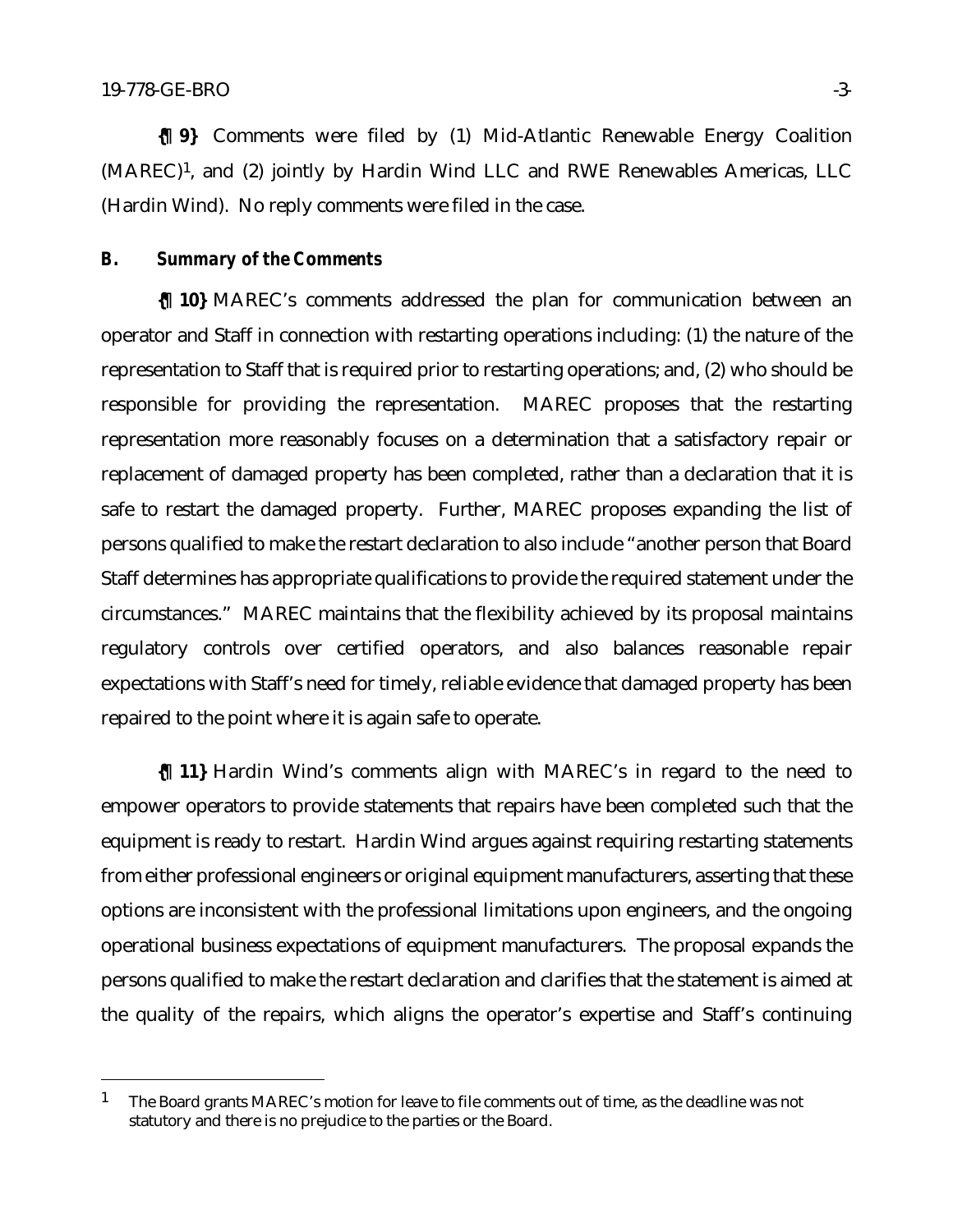regulatory jurisdiction. Hardin Wind further advocates for a presumption of restarting authority within three, rather than five, business days of Staff's receipt of the repair statement provided in the rule. Hardin Wind maintains that Staff's review can reasonably occur in the reduced time period, and that the lost revenue associated with the delayed restart of a facility could be significant. Beyond these proposals, Hardin Wind offers additional comments that are outside the realm of the Board's current rule consideration, including: (1) the Board lacks authority to apply the proposed rule against existing operators; and, (2) the definition of a wind farm "incident" is both unclear and overly broad to the extent that it also includes non-turbine events.

# *C. Board Conclusion*

**{¶ 12}** Upon review of the comments, the Board finds that Ohio Adm.Code 4906-4- 10(D) should be further amended. Subject to the amendments outlined herein, the Board finds that the rule proposal should be adopted.

**{¶ 13}** R.C. 107.53 sets forth several factors to be considered in the promulgation of rules and the review of existing rules. Among other things, the Board must review any proposed rules to determine the impact that a rule has on small businesses; attempt to balance properly the critical objectives of regulation and the cost of compliance by the regulated parties; and, amend or rescind rules that are unnecessary, ineffective, contradictory, redundant, inefficient, needlessly burdensome, have had negative unintended consequences, or unnecessarily impede business growth.

**{¶ 14}** Additionally, in accordance with R.C. 121.82, in the course of developing draft rules, the Board must conduct a business impact analysis regarding the rules. If there will be an adverse impact on business, as defined in R.C. 107.52, the agency is to incorporate features into the draft rules to eliminate or adequately reduce any adverse impact. Furthermore, the Board is required, pursuant to R.C. 121.82, to provide the Common Sense Initiative (CSI) office the draft rules and the BIA.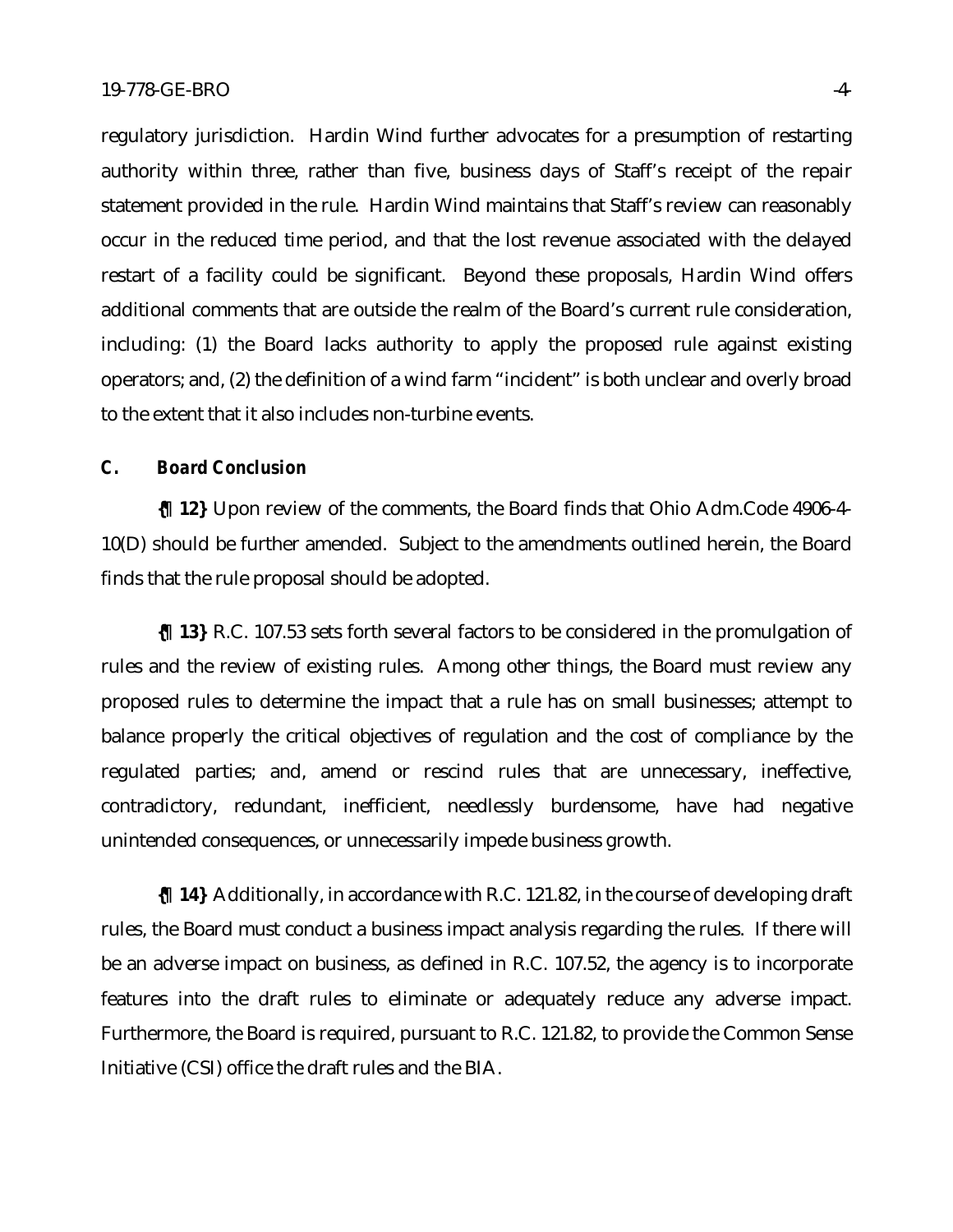**{¶ 15}** The Board finds that actions taken in further consideration of the Incident Reporting Rule are compliant with the legal mandates applicable to rule implementation. As amended herein, the proposed rule balances regulatory objectives, such as the safety of the public, and compliance costs of adhering to the rules.

**{¶ 16}** The proposed Incident Reporting Rule is further amended as attached to clarify: (1) the nature of the representation required to restart damaged equipment; and, (2) the qualifications of the entity responsible for providing the restart representation. The Board finds it reasonable to expand the rule to allow for the presumption of restarting operations upon filing a statement as to the quality of the repair to damaged equipment, and to expand the list of persons qualified to provide that assurance. The Board finds that these additional changes to the proposed rule continue to preserve the primary function of protecting public safety while also acknowledging the needs of operators to obtain timely Staff review and consideration of relevant information from operators that are the subject of incident reviews.

**{¶ 17}** The Board considered and rejects additional public comment suggestions as filed by Hardin Wind. Initially, the Board declines to reduce the time for restarting operations from five to three days after the filing of the required operator statements, finding that: (1) the additional review time provided to the Board is reasonable; and, (2) the financial impact to operators that Hardin Wind references is overstated, as only damaged property – not entire operations – is subject to suspension during this period of the Board's safety review. In declining to adopt the remainder of Hardin Wind's suggestions, the Board notes that it made clear the scope of its limited further consideration of the Incident Reporting Rule when it reopened this case on August 7, 2020. Moreover, the further issues raised by Hardin Wind were previously considered and rejected by the Board by Finding and Order and Entry on Rehearing issued on November 21, 2019 and February 20, 2020, respectively.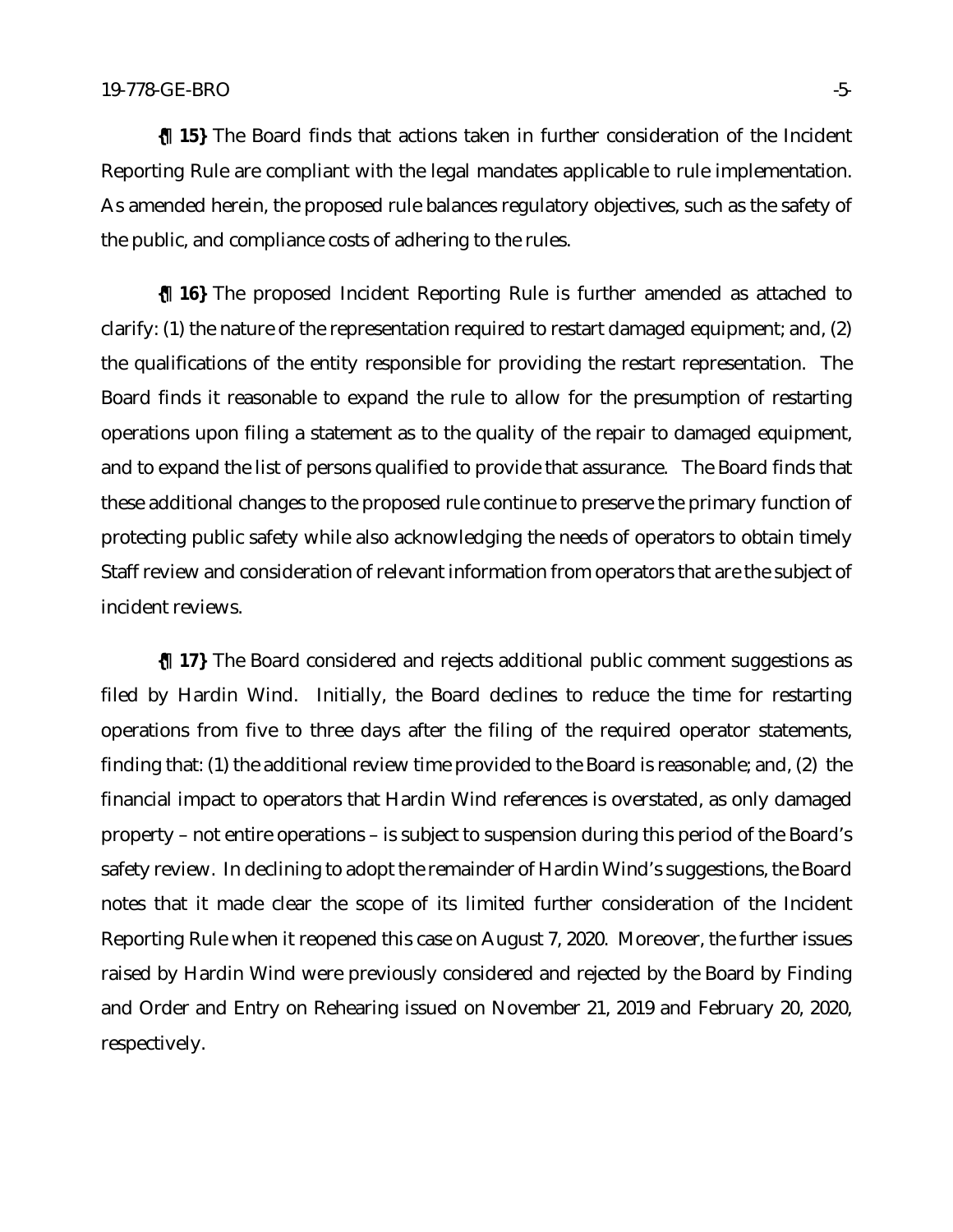**{¶ 18}** In conclusion, the Board finds that the Incident Reporting Rule should be further amended as outlined herein and adopted. The proposed rule changes enhance the ability of operators to predictably and efficiently restart operations after incidents without sacrificing public safety. By requiring a timely incident response and investigatory cooperation with Staff, the Board is satisfied with the public safety enhancements contained in these rules. We find that Ohio Adm.Code 4906-4-10, as amended, should be filed with the Joint Committee on Agency Rule Review, the Secretary of State, and the Legislative Service Commission, in accordance with R.C. 111.15.

#### **III. ORDER**

**{¶ 19}** It is, therefore,

**{¶ 20}** ORDERED, That newly proposed Ohio Adm.Code 4906-4-10, as amended, be adopted as set forth in Attachment A. It is, further,

**{¶ 21}** ORDERED, That Ohio Adm.Code 4906-4-09 and 4906-4-10 be filed with the Joint Committee on Agency Rule Review, the Secretary of State, and the Legislative Service Commission, in accordance with R.C. 111.15. It is, further,

**{¶ 22}** ORDERED, That the final rules be effective on the earliest date permitted. Unless otherwise ordered by the Board, the five-year rule review date for Ohio Adm.Code 4906-4-09 and 4906-4-10 shall be in compliance with R.C. 119.032. It is, further,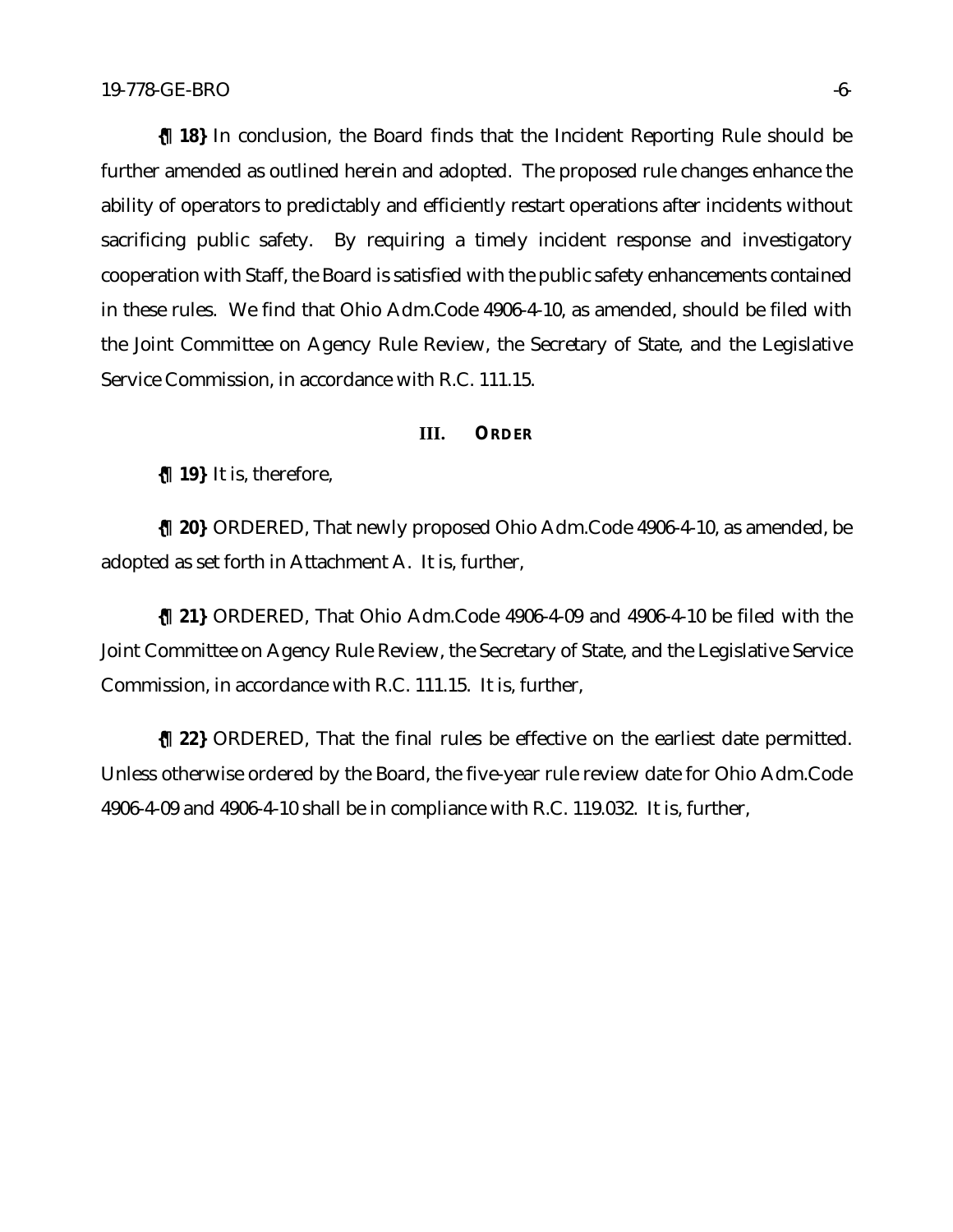**{¶ 23}** ORDERED, That a copy of this Finding and Order be served upon all commenters and interested persons of record in this matter

BOARD MEMBERS: *Approving:*

Sam Randazzo, Chairman Public Utilities Commission of Ohio

Rachel Johanson, Designee for Lydia Mihalik, Director Ohio Development Services Agency

Mary Mertz, Director Ohio Department of Natural Resources

W. Gene Phillips, Designee for Lance Himes, Interim Director Ohio Department of Health

Drew Bergman, Designee for Laurie Stevenson, Director Ohio Environmental Protection Agency

Sarah Huffman, Designee for Dorothy Pelanda, Director Ohio Department of Agriculture

Greg Murphy, Public Member

MLW/hac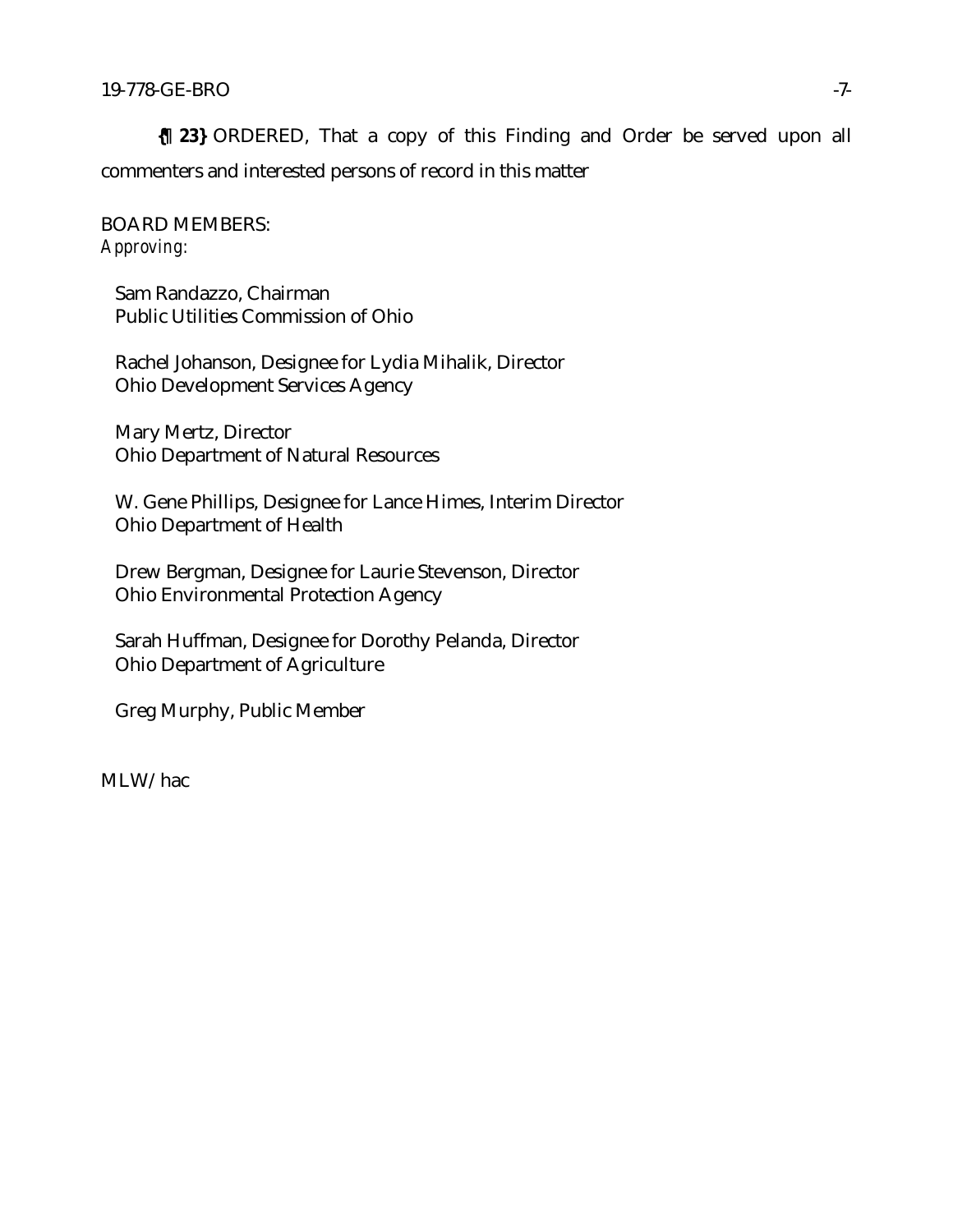Attachment A Chapter 4906-4, Ohio Adm.Code Regulations Associated with Wind Farms Case No. 19-778-GE-BRO Page **1** of **3**

# **NEW**

# **4906-4-10 Notice and reports of incidents involving wind farm facilities.**

- (A) Telephone notice of incidents.
	- (1) Wind farm operators should notify the board's executive director by calling: 1-844-OHCALL1 (1-844-642-2551), as well as local law enforcement and first responders on all incidents involving a wind turbine, within thirty minutes after discovery unless notification within that time is impracticable under the circumstances.
	- (2) For purposes of this rule incidents include, events where:
		- (a) There is injury to any person.
		- (b) There is damage to property other than the property of the wind farm operator.
		- (c) Where an event such as tower collapse, turbine failure, thrown blade or hub, collector or feeder line failure, ice throw, or nacelle fire, causes damage to the wind farm operator's property that is estimated to exceed fifty thousand dollars, excluding the cost of electricity lost, which is the sum of the estimated cost of material, labor, and equipment to repair and/or replace the operator's damaged property.
- (B) Written reports regarding incidents.
	- (1) Within thirty days after the incident is discovered, a wind farm operator will submit a written report to the executive director describing the cause of the incident, where ascertainable, and any damage to the wind farm facility or to neighboring properties or persons, on a form provided by the board.
	- (2) Each wind farm operator will also docket, in the wind farm certificate case, a final written report on a form provided by the board within sixty days after discovery of the incident, unless the wind farm operator:
		- (a) For good cause shown, demonstrates more time is needed; and
		- (b) Submits interim reports to the executive director at intervals of not more than sixty days until a final report is docketed.
- (C) Each final written report will address:
	- (1) Cause of the incident;
	- (2) Date and time the incident occurred and date and time it was discovered;
	- (3) If the incident involved a turbine, the distance between debris and the wind turbine base;
	- (4) If the incident involved a turbine, the distance between debris to habitable structures and property lines, and photographs of the debris field;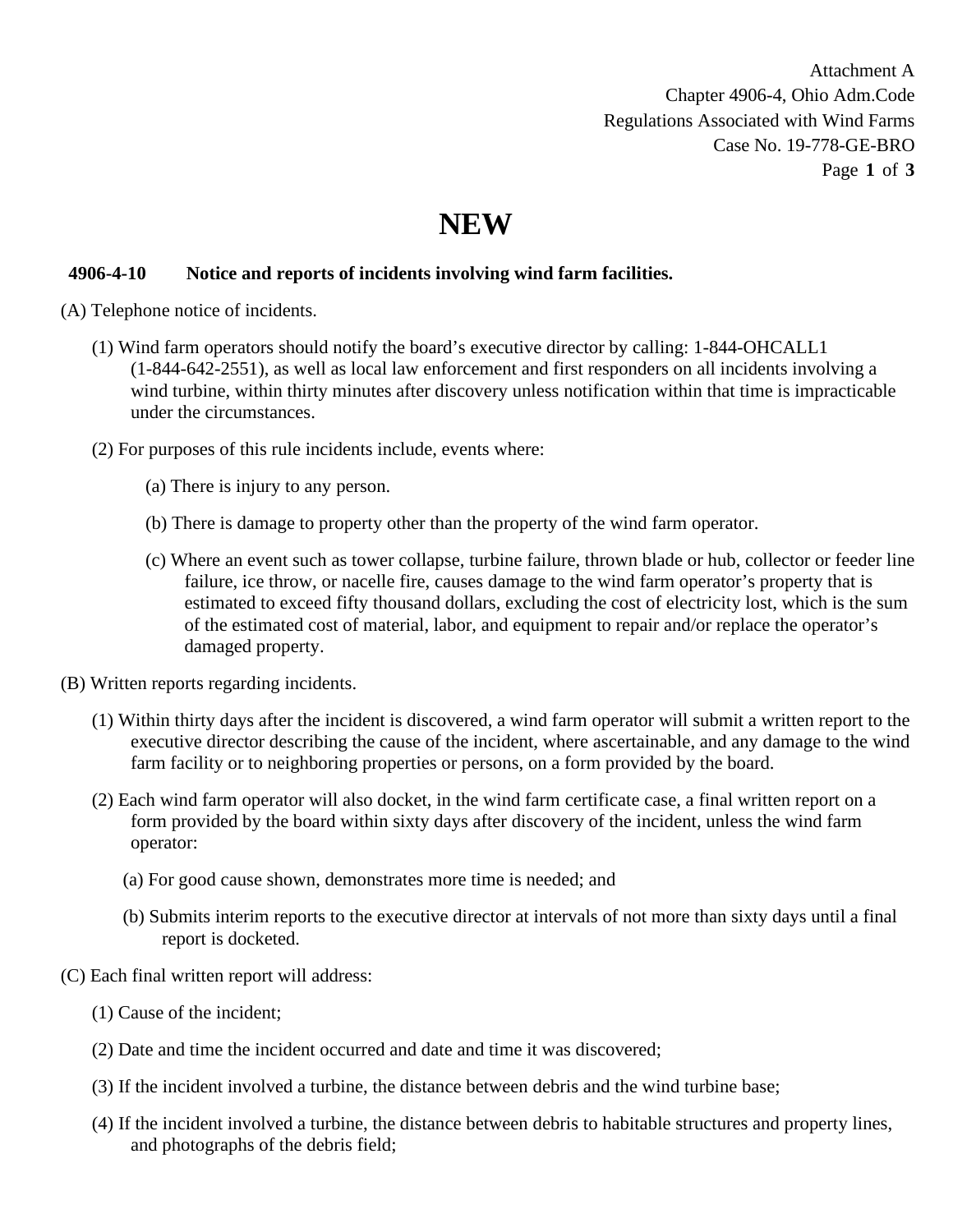Attachment A Chapter 4906-4, Ohio Adm.Code Regulations Associated with Wind Farms Case No. 19-778-GE-BRO Page **2** of **3**

- (5) A narrative description of the incident and actions taken by the wind farm operator, including a timeline of events;
- (6) What, if any, damage occurred to the property within the wind farm facility;
- (7) What steps were necessary to repair, rebuild, or replace damage to any property within the wind farm facility;
- (8) What, if any, personal injury was caused by, or related to, the incident.
- (9) What, if any, damage to properties within or adjacent to the wind farm project area was caused by, or related to, the incident;
- (10) What, if any, steps were, or will be, taken to prevent future incidents.
- (D) Staff investigation and restart
	- (1) Staff will investigate every incident that results in a report being submitted pursuant to this rule. Except as necessary for public safety, a wind farm operator should not disturb any damaged property within the facility or the site of a reportable incident until after staff has made an initial site visit. Staff will make its initial visit to review any damaged property within three business days of the notice provided for in paragraph (A)(1) unless otherwise prohibited from accessing the area of the damaged property by public safety officials.
	- (2) A wind farm operator will not restart any damaged property within a facility involved in a reportable incident until such restart is approved by the board's executive director or the executive director's designee pursuant to the following process:
		- (a) Such approval is premised upon the filing of:
			- (i) a complete and final written report fully addressing the factors set forth in paragraph (C),
			- (ii) a representation by the wind farm operator that it is ready to restart the damaged property, and,
			- (iii) as well as a notarized statement that a satisfactory repair or replacement of the damaged property has been completed from:
				- (1) a licensed professional engineer;
				- (2) a qualified representative from the manufacturer of the damaged equipment; or
				- (3) another person employed by or hired by the operator having having that Staff determines has appropriate qualifications under the circumstances to provide the required statementthat it is safe to restart the damaged property.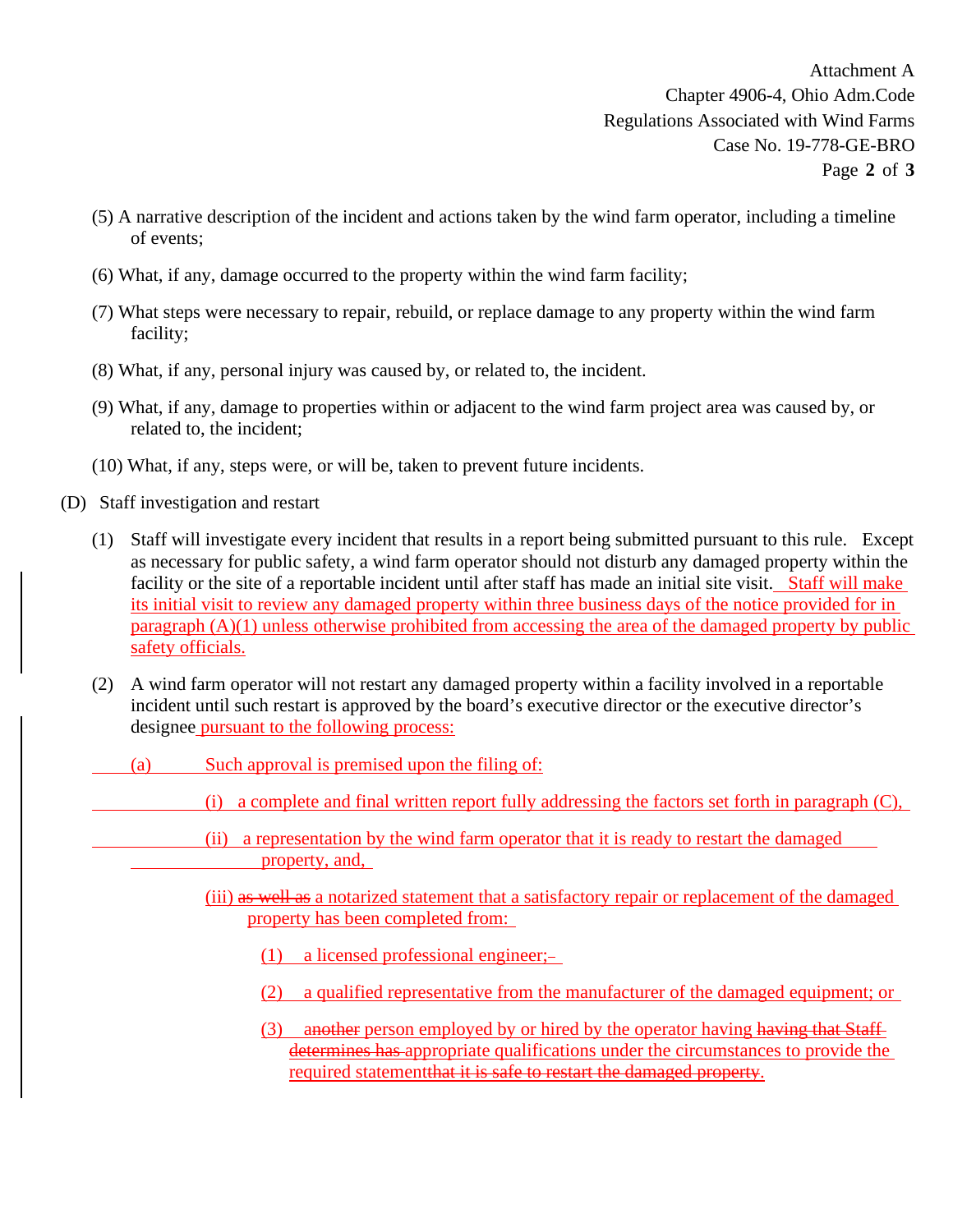Attachment A Chapter 4906-4, Ohio Adm.Code Regulations Associated with Wind Farms Case No. 19-778-GE-BRO Page **3** of **3**

(b) Unless otherwise suspended for good cause shown by the board, executive director, or an administrative law judge, a wind farm operator may restart damaged property five business days after docketing the final written report and statementinformation required in this section.